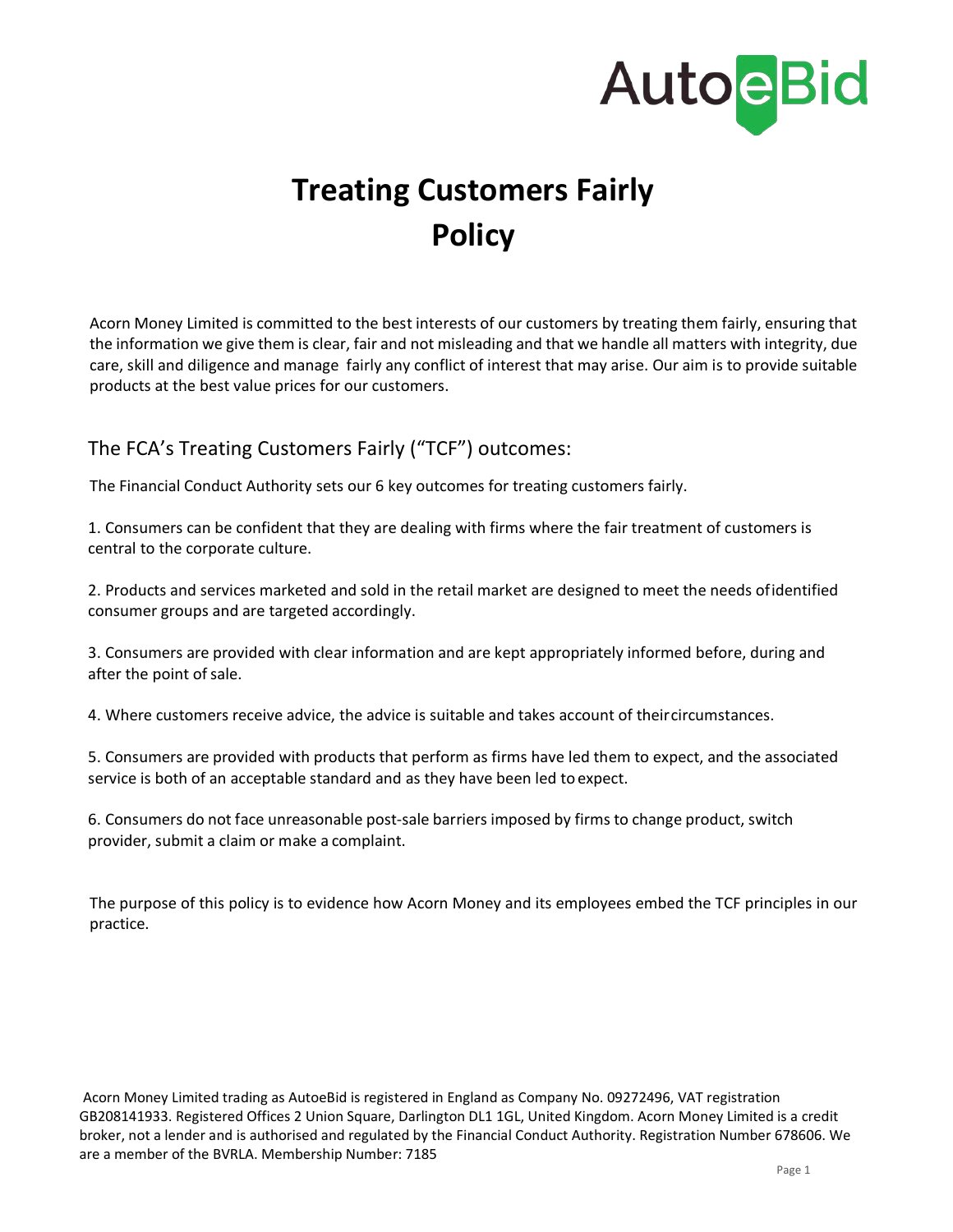# **AutoeBid**

## TCF Action Plan

We actively measure our performance in each area is as follows:

#### **Client Feedback**

We seek client feedback including their understanding of the products provided and whether or not we have understood their needs and attitudes, if they feel we have treated them fairly and with good levels of service. We actively encourage clients to respond and tell us how we are perceived. This information is acted upon if necessary and it is stored in our system. We use this to demonstrate outcomes 1, 3, 4 and5.

#### **File Audits**

We have a regular file audit program by senior management to assess the clarity of the information provided, the suitability of the products offered to the particular client, the thoroughness of our fact find and the appropriateness of our recommendations. Information will immediately be fed back to advisers if there are any failings on our part to fulfil our objectives. This will demonstrate how we are meeting outcomes 3 and 4.

#### **Advertising & Promotions Checking**

All our own advertising and our web site will be checked by the compliance manager to ensure they are clear, fair and not misleading. We will also take advice on the target market for promotions from the product providers before we undertake any marketing campaign. This will address outcomes 2, 3 and 5.

#### **Remuneration Policy**

Our policy with regards to remuneration of our advisers and support staff will include key performance indicators in compliance, training and competence and treating customers fairly. All customer facing staff are assessed at least annually. This is designed to assist in outcomes 1, 3, 4, 5 and 6.

#### **Business Reviews**

We complete regular business reviews, which will be recorded and in which we will discuss the impact of any changes, procedures or marketing strategies on our customers. All key members of staff will be included in the review process.

#### **Statistics**

We will review sales figures split by provider, product and adviser on a monthly basis to monitor any trends which may emerge. If we see any unusual bias then we will investigate the reasons for this and take corrective action where necessary. We will document out findings, actions and further monitoring during business reviews. This is designed to address all outcomes.

#### **Training and Competence Regime**

We will keep up to date and record our training and competency procedures and ensure that our advisers are up to date and competent in their knowledge of the products that they are advising on. This will primarily address outcome 4.

Acorn Money Limited trading as AutoeBid is registered in England as Company No. 09272496, VAT registration GB208141933. Registered Offices 2 Union Square, Darlington DL1 1GL, United Kingdom. Acorn Money Limited is a credit broker, not a lender and is authorised and regulated by the Financial Conduct Authority. Registration Number 678606. We are a member of the BVRLA. Membership Number: 7185